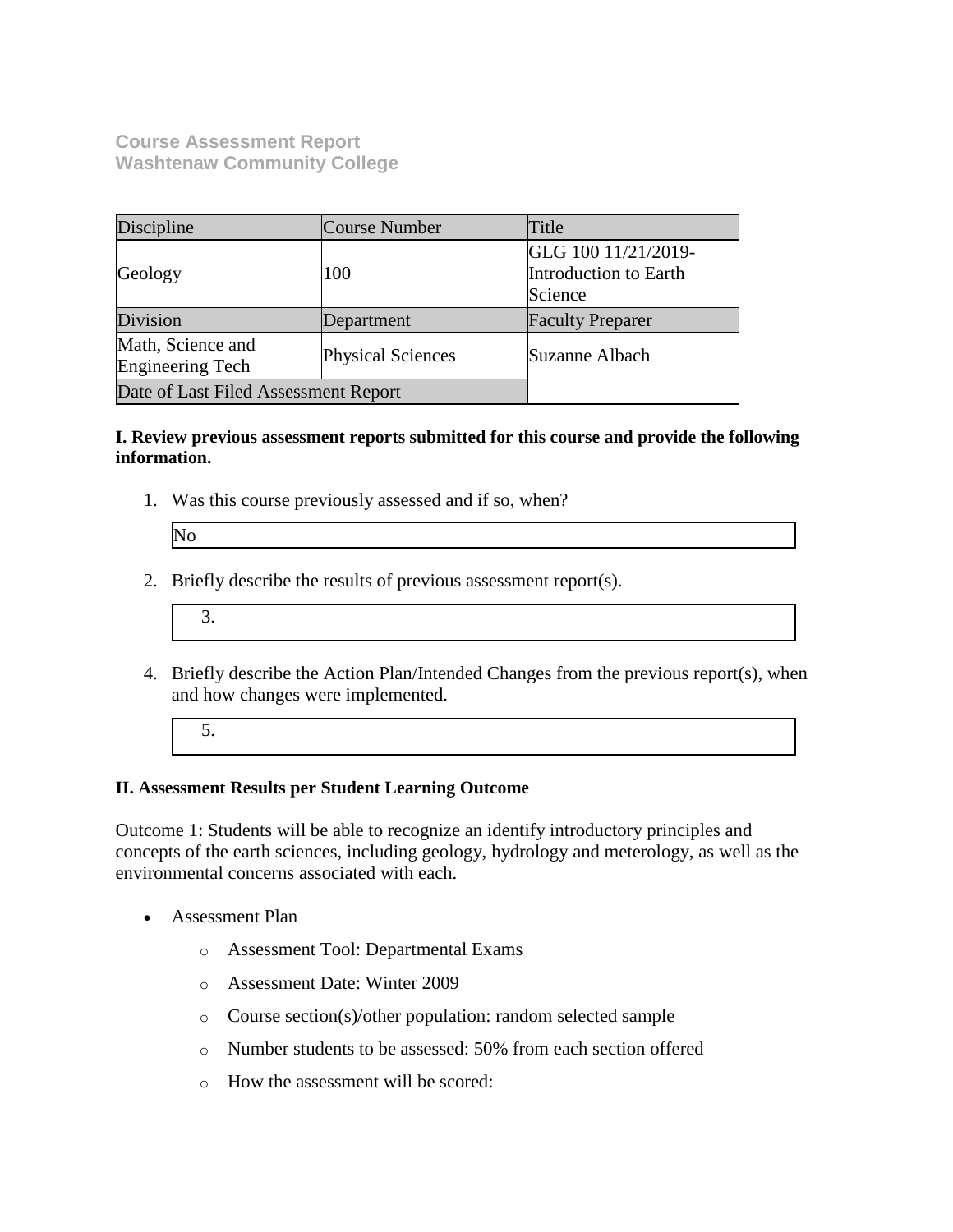- o Standard of success to be used for this assessment:
- o Who will score and analyze the data:
- 1. Indicate the Semester(s) and year(s) assessment data were collected for this report.

| Fall (indicate years below) below) | Winter (indicate years) | SP/SU (indicate years)<br>below) |
|------------------------------------|-------------------------|----------------------------------|
|                                    | 2019                    |                                  |

2. Provide assessment sample size data in the table below.

| # of students enrolled | # of students assessed |
|------------------------|------------------------|
| 268                    | 217<br>$\angle$ 1      |

3. If the number of students assessed differs from the number of students enrolled, please explain why all enrolled students were not assessed, e.g. absence, withdrawal, or did not complete activity.

Fifty-one students either withdrew or failed to complete the semester (stopped attending/participating).

4. Describe how students from all populations (day students on campus, DL, MM, evening, extension center sites, etc.) were included in the assessment based on your selection criteria.

Twelve sections were included, which represents all sections that ran during the Winter 2019 semester. This includes three 15-week fully on-campus sections, one late-start 12-week fully on-campus section, five fully online 15-week sections, one late-start 12-week fully online section, and two 15-week blended, or mixed-mode sections, where students completed all work online, except labs (which are completed in-class).

5. Describe the process used to assess this outcome. Include a brief description of this tool and how it was scored.

The current master syllabus for this course states that we will use 50% of the students from each section offered, and that we would use a random sample of those students. Instead, we used all students from all sections that completed the course. No information was provided on how we would measure success, so we measured success using the criteria that students would score an overall average score of 72.5% or better on all departmental exams. Multiple-choice questions were assessed using an answer key, and short answer and essay questions were scored using departmentally-developed rubrics. All students that finished the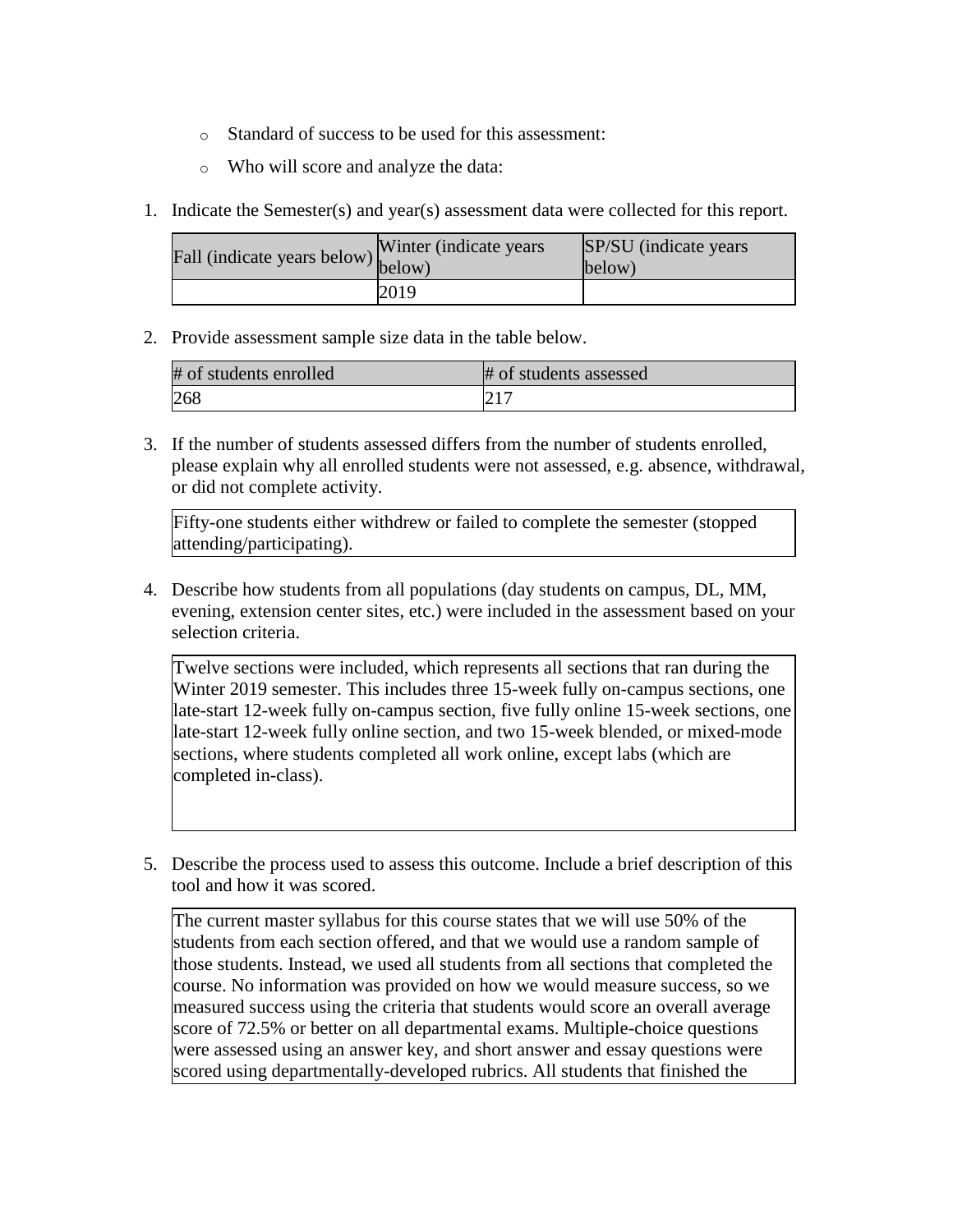semester were included, and all questions from the departmental exams were included in this assessment.

6. Briefly describe assessment results based on data collected for this outcome and tool during the course assessment. Discuss the extent to which students achieved this learning outcome and indicate whether the standard of success was met for this outcome and tool.

## Met Standard of Success: Yes

The data shows that these students (all sections and formats) achieved an overall average score 83.0% overall (on all four exams). This average score exceeded our standard of success of 72.5%. When looking at each of the four individual exams, (across all sections) the average is a 84.4% on Exam One, 81.2% on Exam Two, 83.6% on Exam Three, and 82.7% on Exam Four. Whether examining individual exams, or the overall average of exams, the data shows that all exam averages meet our standard of success. This is true for all formats and regardless of the length of the course. The exams used for this outcome contained all outcomerelated questions.

7. Based on your interpretation of the assessment results, describe the areas of strength in student achievement of this learning outcome.

The data shows that these students (all sections and formats) achieved an overall average score of 83.0 % overall (on all four exams). This average score exceeded our standard of success of 72.5%. When looking at each of the four individual exams, (across all sections) the average is an 84.4% on Exam One, 81.2% on Exam Two, 83.6% on Exam Three, and 82.7% on Exam Four. When examining individual exams, the data shows that all exams meet our standard for success.

8. Based on your analysis of student performance, discuss the areas in which student achievement of this learning outcome could be improved. If student met standard of success, you may wish to identify your plans for continuous improvement.

While we did meet our standard of success, there is always room for improvement. In order to identify areas that need improvement, scores for each exam were examined. At 81.2% average, it appears that Exam 2 is the lowest scoring exam. While still exceeding our standard of success, we can definitely look for ways to help students understand this material even more. The second exam largely covers plate tectonics, and the concepts are new and challenging for students. We also spend a lightly less amount of time on this unit. So, we will look for ways to spend more time on this unit, and bolster student learning with additional practice and examples.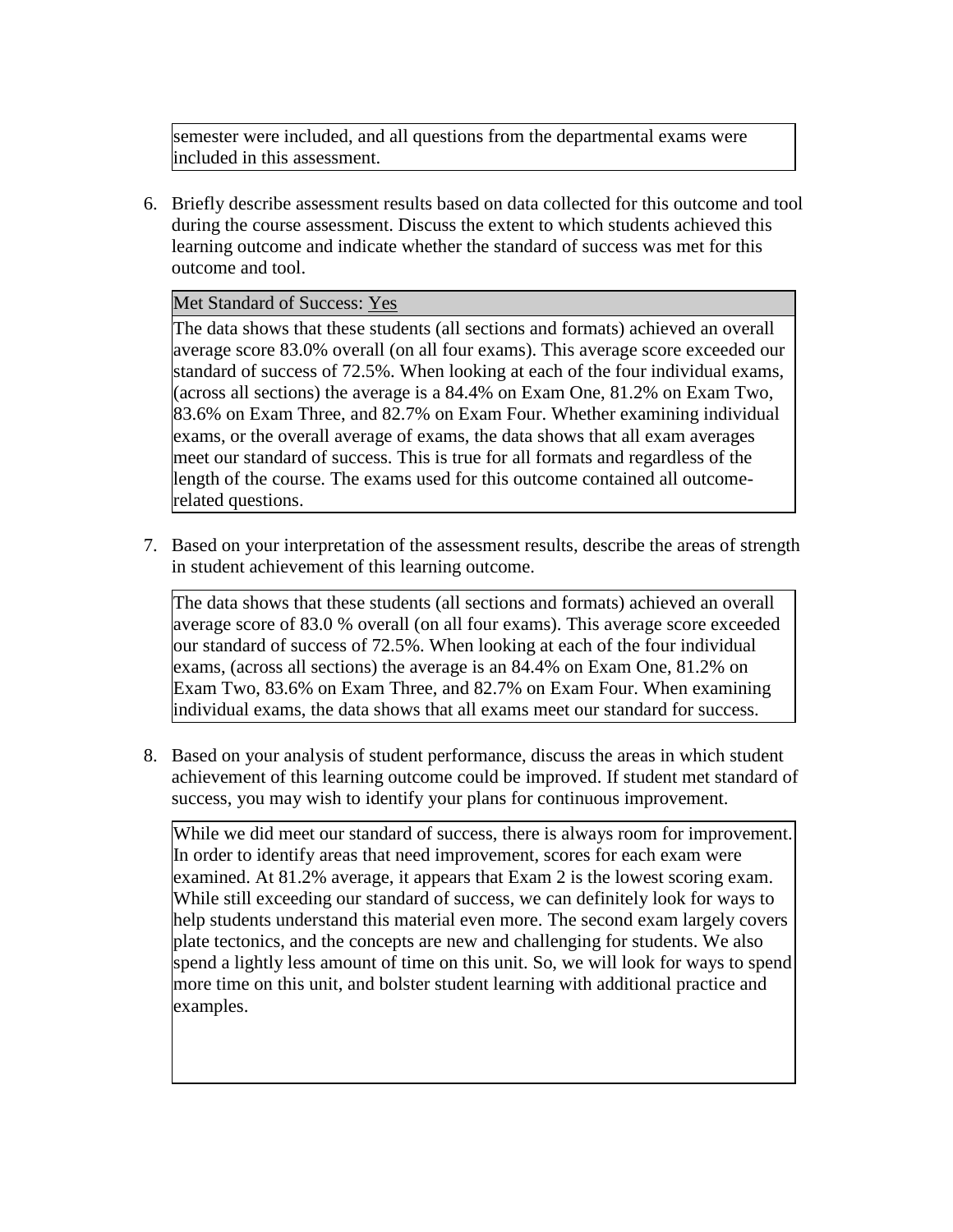Ideally, we would complete a question by question comparison, but that is not possible because on-line section exams are randomly drawn from a larger pool, and randomly ordered, which provides every student with a unique exam. While this helps maintain the integrity of the assessment, it makes direct comparisons very difficult. On-campus sections also use different versions of the same test to help maintain the integrity of the assessment. Perhaps this is something we can change temporarily for future assessments, or look into finding another solution as it would be helpful to obtain and compare data on which specific questions students struggled with. In the meantime, instructors can analyze each assessment to identify any common areas where students struggle and could benefit from different, or additional instruction.

Outcome 2: students will apply appropriate principles and concepts to solve problems, as well as construct and interpret maps, charts, diagrams and graphs.

- Assessment Plan
	- o Assessment Tool: Departmental Exams
	- o Assessment Date: Winter 2009
	- o Course section(s)/other population: random selected sample
	- o Number students to be assessed: 50% from each section offered
	- o How the assessment will be scored:
	- o Standard of success to be used for this assessment:
	- o Who will score and analyze the data:
- 1. Indicate the Semester(s) and year(s) assessment data were collected for this report.

| Fall (indicate years below) below) | Winter (indicate years) | SP/SU (indicate years)<br>below) |
|------------------------------------|-------------------------|----------------------------------|
|                                    | 2019                    |                                  |

2. Provide assessment sample size data in the table below.

| # of students enrolled | # of students assessed |
|------------------------|------------------------|
| 268                    |                        |

3. If the number of students assessed differs from the number of students enrolled, please explain why all enrolled students were not assessed, e.g. absence, withdrawal, or did not complete activity.

Fifty-one students either withdrew or failed to complete the semester (stopped attending/participating).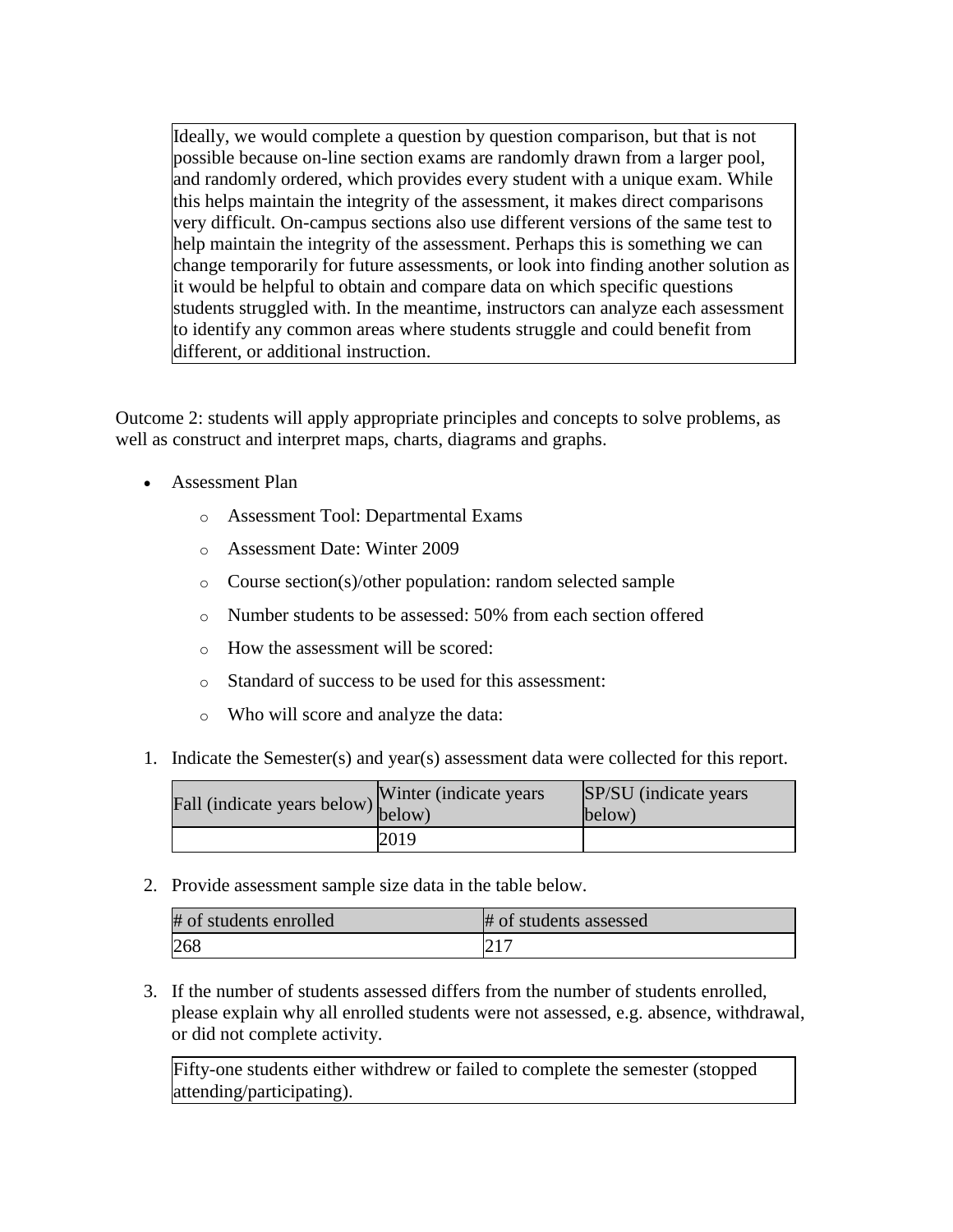4. Describe how students from all populations (day students on campus, DL, MM, evening, extension center sites, etc.) were included in the assessment based on your selection criteria.

Twelve sections were included, which represents all sections that ran during the Winter 2019 semester. This includes three 15-week fully on-campus sections, one late-start 12-week fully on-campus section, five fully online 15-week sections, one late-start 12-week fully online section, and two 15-week blended, or mixed-mode sections, where students completed all work online, except labs (which are completed in-class).

5. Describe the process used to assess this outcome. Include a brief description of this tool and how it was scored.

The current master syllabus for this course states that we will use 50% of the students from each section offered, and that we would use a random sample of those students. Instead, we used all students from all sections that completed the course. No information was provided on how we would measure success, so we measured success using the criteria that students would score an overall average score of 72.5% or better on all departmental exams. Multiple-choice questions were assessed using an answer key, and short answer and essay questions were scored using departmentally-developed rubrics. All students that finished the semester were included, and all questions from the departmental exams were included in this assessment.

6. Briefly describe assessment results based on data collected for this outcome and tool during the course assessment. Discuss the extent to which students achieved this learning outcome and indicate whether the standard of success was met for this outcome and tool.

### Met Standard of Success: Yes

The data shows that these students (all sections and formats) achieved an overall average score 83.0% overall (on all four exams). This average score exceeded our standard for success of 72.5%. When looking at each of the four individual exams, (across all sections) the average is a 84.4% on Exam One, 81.2% on Exam Two, 83.6% on Exam Three, and 82.7% on Exam Four. Whether examining individual exams, or the overall average of exams, the data shows that all exam averages meet our standard for success. This is true for all formats and regardless of the length of the course. The exams used for this outcome contained all outcomerelated questions.

7. Based on your interpretation of the assessment results, describe the areas of strength in student achievement of this learning outcome.

The data shows that these students (all sections and formats) achieved an overall average score of 83.0 % overall (on all four exams). This average score exceeded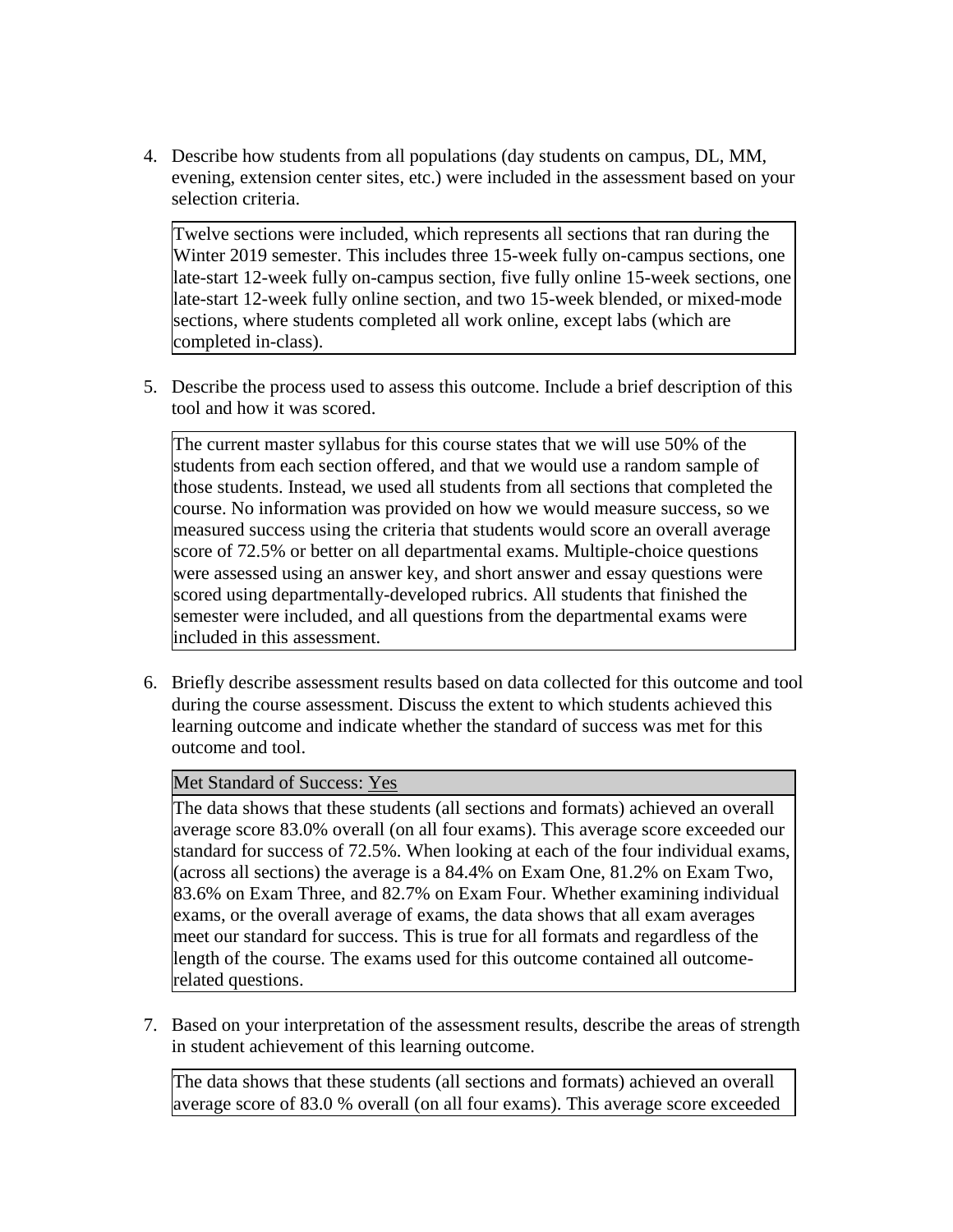our standard for success of 72.5%. When looking at each of the four individual exams, (across all sections) the average is an 84.4% on Exam One, 81.2% on Exam Two, 83.6% on Exam Three, and 82.7% on Exam Four. When examining individual exams, the data shows that all exams meet our standard for success.

8. Based on your analysis of student performance, discuss the areas in which student achievement of this learning outcome could be improved. If student met standard of success, you may wish to identify your plans for continuous improvement.

While we did meet our standard of success, there is always room for improvement. In order to identify areas that need improvement, scores for each exam were examined. At 81.2% average, it appears that Exam 2 is the lowest scoring exam. While still exceeding our standard of success, we can definitely look for ways to help students understand this material even more. The second exam largely covers plate tectonics, and the concepts are new and challenging for students. We also spend a lightly less amount of time on this unit. So, we will look for ways to spend more time on this unit, and bolster student learning with additional practice and examples.

Ideally, we would complete a question by question comparison, but that is not possible because on-line section exams are randomly drawn from a larger pool, and randomly ordered, which provides every student with a unique exam. While this helps maintain the integrity of the assessment, it makes direct comparisons very difficult. On-campus sections also use different versions of the same test to help maintain the integrity of the assessment. Perhaps this is something we can change temporarily for future assessments, or look into finding another solution as it would be helpful to obtain and compare data on which specific questions students struggled with. In the meantime, instructors can analyze each assessment to identify any common areas where students struggle and could benefit from different, or additional instruction.

### **III. Course Summary and Intended Changes Based on Assessment Results**

1. Based on the previous report's Intended Change(s) identified in Section I above, please discuss how effective the changes were in improving student learning.

N/A

2. Describe your overall impression of how this course is meeting the needs of students. Did the assessment process bring to light anything about student achievement of learning outcomes that surprised you?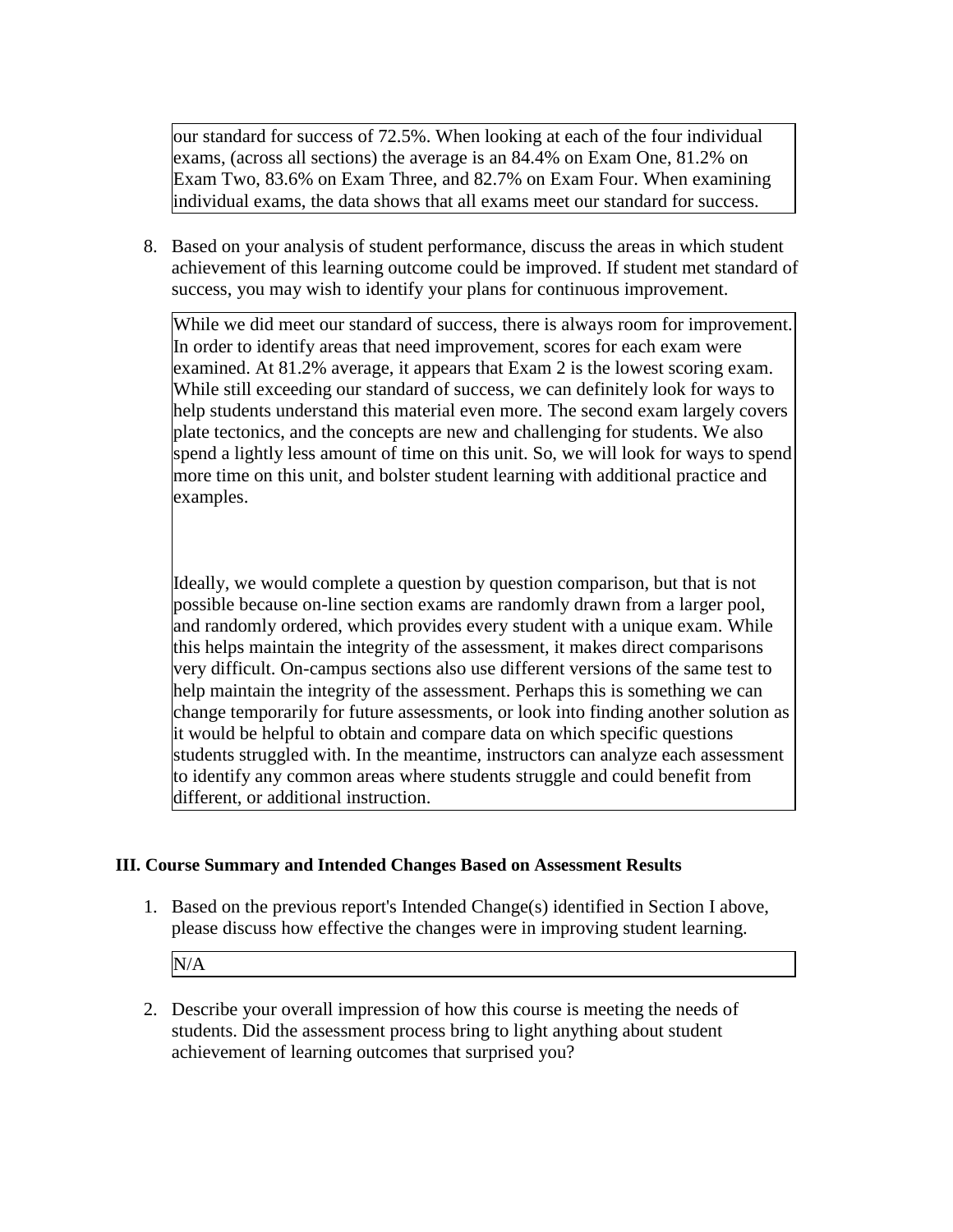Overall, the data shows student success in all formats, with an 84.5% final grade average (on-line, mixed-mode/blended, and fully on-campus) across all types of assessments and assignments in this course, so we believe the course is fully meeting the needs of our students. That there is a minimal difference between formats and type of formats is also encouraging since if we found a large difference we would definitely want to address that. It did surprise me that students taking the 12-week format actually did slightly better than students taking the full 15-weeks, regardless of format. This is a welcome sign, especially for summer scheduling, to know that students do well in the 12-week format.

3. Describe when and how this information, including the action plan, was or will be shared with Departmental Faculty.

All data will be shared with geology faculty before the start of Winter 20 semester, either through email or in our welcome back meeting during the January 20 inservice. It is worthwhile to note that we maintain strong communication lines throughout each semester so when a problem or error exists, or even simply recommendations for improvements, we act immediately so all are updated and these changes can be made. I believe the strong communication ties and our teamwork are directly connected to the success of this course!

4.

| <b>Intended Change</b> | Description of the<br>change                                                                                                                                                    | Rationale                                                                                                                                                            | Implementation<br>Date |
|------------------------|---------------------------------------------------------------------------------------------------------------------------------------------------------------------------------|----------------------------------------------------------------------------------------------------------------------------------------------------------------------|------------------------|
| <b>Assessment Tool</b> | For future<br>assessments, we<br>will administer the<br>same assessment<br>questions across all<br>sections while<br>randomizing the<br>other<br>questions/question-<br>blocks. | This will produce<br>richer outcome-<br>specific data that<br>will allow us to<br>more precisely see<br>the strengths and<br>weaknesses in<br>student learning.      | 2020                   |
| <b>Assessment Tool</b> | The following<br>missing language<br>will be<br>added/changed for assessment plan for<br>the next<br>assessment (for<br>both outcomes):<br>Course<br>section(s)/other           | Adding this<br>information will<br>provide a clear<br>both outcomes. The<br>exams used for both<br>of these outcomes<br>contain all<br>outcome-related<br>questions. | 2020                   |

#### Intended Change(s)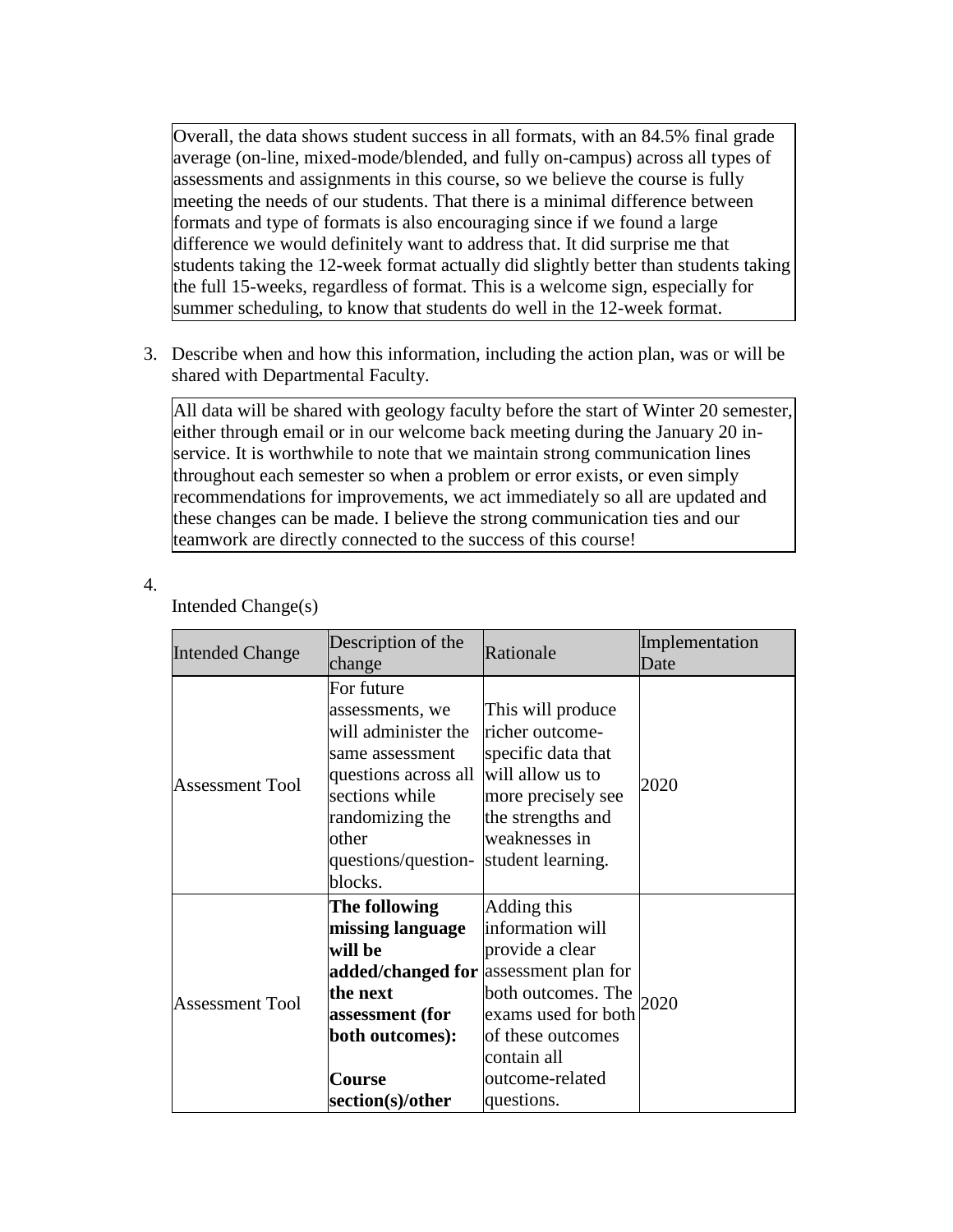|                         | population: All            |                   |      |
|-------------------------|----------------------------|-------------------|------|
|                         | course sections            |                   |      |
|                         | <b>Number students</b>     |                   |      |
|                         | to be assessed: All        |                   |      |
|                         | students that              |                   |      |
|                         | complete both the          |                   |      |
|                         | course and all             |                   |      |
|                         | assessments.               |                   |      |
|                         | <b>How the</b>             |                   |      |
|                         | assessment will be         |                   |      |
|                         | scored: Multiple-          |                   |      |
|                         | choice questions           |                   |      |
|                         | were assessed using        |                   |      |
|                         | an answer key and          |                   |      |
|                         | short answer and           |                   |      |
|                         | essay questions            |                   |      |
|                         | were scored using          |                   |      |
|                         | departmentally-            |                   |      |
|                         | developed rubrics.         |                   |      |
|                         | <b>Standard of</b>         |                   |      |
|                         | success to be used         |                   |      |
|                         | for this                   |                   |      |
|                         | assessment:                |                   |      |
|                         | Students would             |                   |      |
|                         | score an overall           |                   |      |
|                         | average score of           |                   |      |
|                         | 72.5% or better on         |                   |      |
|                         | all departmental           |                   |      |
|                         | exams.                     |                   |      |
|                         | Who will score and         |                   |      |
|                         | analyze the data:          |                   |      |
|                         | Geology faculty            |                   |      |
|                         |                            | To reinforce and  |      |
|                         | <b>Additional learning</b> | supplement        |      |
| <b>Course Materials</b> | material for both          | concepts to       |      |
| (e.g. textbooks,        | outcomes,                  | encourage further | 2020 |
| handouts, on-line       | especially regarding       | improvement and   |      |
| ancillaries)            | Unit 2 material on         | continued student |      |
|                         | plate tectonics.           | success.          |      |
|                         |                            |                   |      |

# 5. Is there anything that you would like to mention that was not already captured?

I want to thank my team, which includes all the geology faculty that contributed to this report. Daily, they go above and beyond to ensure that our students have the best learning experience possible and finish the course with a greater appreciation for the Earth, and science in general!